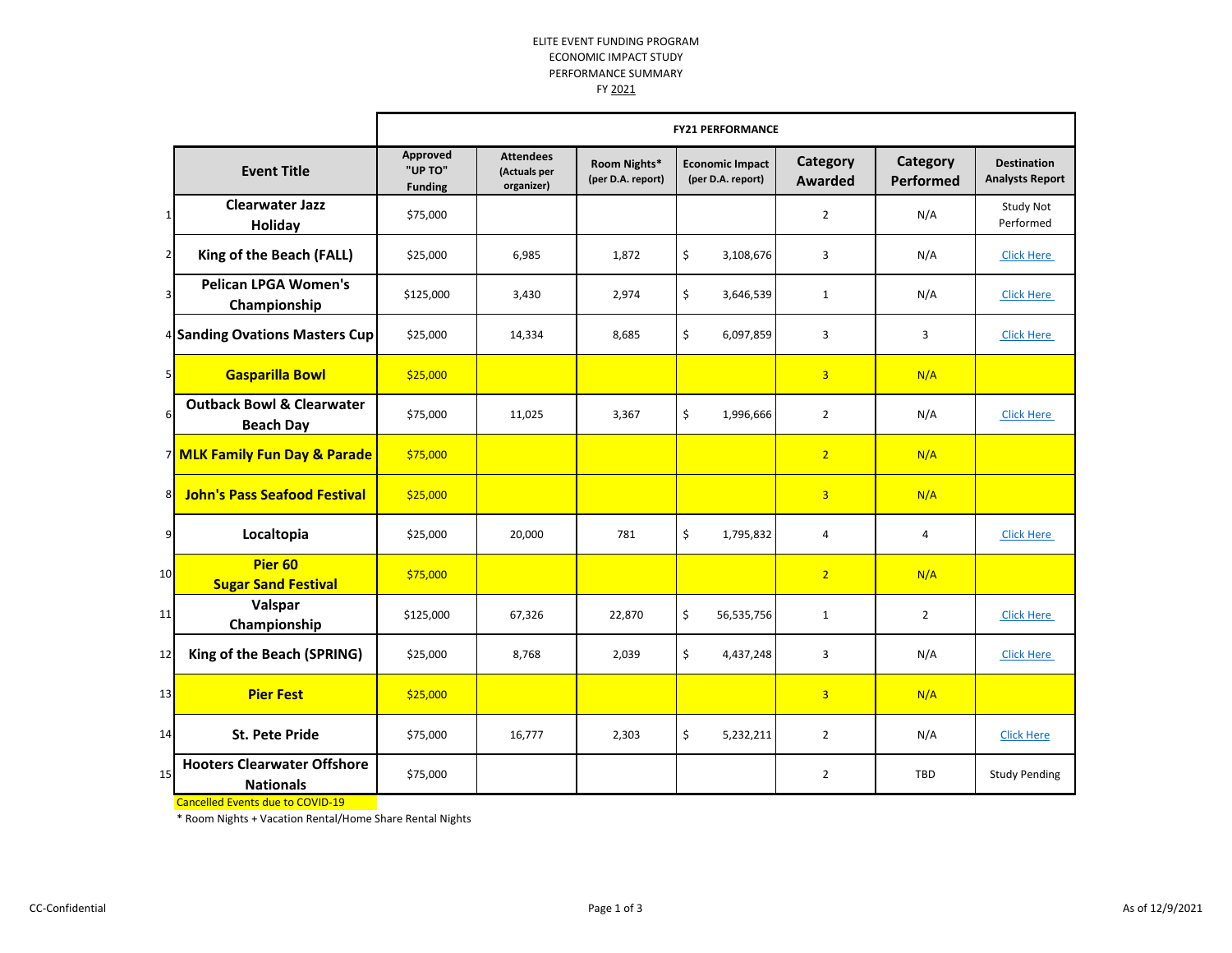## ELITE EVENT FUNDING PROGRAM ECONOMIC IMPACT STUDY PERFORMANCE SUMMARY

FY 2020

|                |                                                          | <b>FY20 PERFORMANCE</b>               |                                                |                                   |                                             |                            |                       |                                              |
|----------------|----------------------------------------------------------|---------------------------------------|------------------------------------------------|-----------------------------------|---------------------------------------------|----------------------------|-----------------------|----------------------------------------------|
|                | <b>Event Title</b>                                       | Approved<br>"UP TO"<br><b>Funding</b> | <b>Attendees</b><br>(Actuals per<br>organizer) | Room Nights*<br>(per D.A. report) | <b>Economic Impact</b><br>(per D.A. report) | Category<br><b>Awarded</b> | Category<br>Performed | <b>Destination</b><br><b>Analysts Report</b> |
| $\mathbf 1$    | <b>Clearwater Jazz</b><br>Holiday                        | \$75,000                              | 14,211                                         | 3,673                             | \$<br>8,081,847                             | $\overline{2}$             | N/A                   | <b>Click Here</b>                            |
| $\mathbf 2$    | <b>SHINE St. Petersburg Mural</b><br><b>Festival</b>     | \$25,000                              | 8,333                                          | 1,529                             | \$<br>2,078,536                             | 4                          | N/A                   | <b>Click Here</b>                            |
| 3              | <b>DTSP Songwriters Festival</b>                         | \$25,000                              | 7,308                                          | 1,187                             | \$<br>2,383,078                             | 3                          | N/A                   | <b>Click Here</b>                            |
| $\overline{4}$ | King of the Beach (FALL)                                 | \$25,000                              | 13,266                                         | 2,199                             | \$<br>4,544,871                             | 3                          | N/A                   | <b>Click Here</b>                            |
|                | 5 Sanding Ovations Masters Cup                           | \$25,000                              | 21,052                                         | 8,738                             | \$<br>6,700,933                             | 3                          | 3                     | <b>Click Here</b>                            |
| $6 \mid$       | <b>St. Pete Beach Bike Fest</b>                          | \$25,000                              | 25,926                                         | 18,228                            | \$<br>23,260,255                            | 3                          | $\overline{2}$        | <b>Click Here</b>                            |
| $\overline{7}$ | <b>Outback Bowl &amp; Clearwater</b><br><b>Beach Day</b> | \$75,000                              | 4,500                                          | 3,769                             | \$<br>5,729,494                             | $\overline{2}$             | N/A                   | <b>Click Here</b>                            |
|                | 8 MLK Family Fun Day & Parade                            | \$25,000                              | 40,000                                         | 4,148                             | \$<br>11,082,909                            | 4                          | 4                     | <b>Click Here</b>                            |
| 9              | <b>Clearwater</b><br><b>Sea-Blues Festival</b>           | \$25,000                              | 8,238                                          | 4,303                             | \$<br>4,608,500                             | 3                          | N/A                   | <b>Click Here</b>                            |
| 10             | Localtopia                                               | \$25,000                              | 30,000                                         | 1,434                             | \$<br>3,611,519                             | 4                          | 4                     | <b>Click Here</b>                            |
| 11             | <b>Valspar</b><br><b>Championship</b>                    | \$125,000                             |                                                |                                   |                                             | $\mathbf{1}$               | N/A                   |                                              |
| 12             | Pier <sub>60</sub><br><b>Sugar Sand Festival</b>         | \$75,000                              |                                                |                                   |                                             | $\overline{2}$             | N/A                   |                                              |
| 13             | <b>King of the Beach (SPRING)</b>                        | \$25,000                              |                                                |                                   |                                             | $\overline{3}$             | N/A                   |                                              |
| 14             | <b>Pier Fest</b>                                         | \$25,000                              |                                                |                                   |                                             | 3                          | N/A                   | <b>Study Not</b><br>Performed                |
| 15             | <b>St. Pete Pride</b>                                    | \$75,000                              |                                                |                                   |                                             | 2 <sup>1</sup>             | N/A                   |                                              |
| 16             | <b>Hooters Clearwater Offshore</b><br><b>Nationals</b>   | \$75,000                              |                                                |                                   |                                             | $\overline{2}$             | N/A                   |                                              |

Cancelled Events due to COVID-19

\* Room Nights + Vacation Rental/Home Share Rental Nights